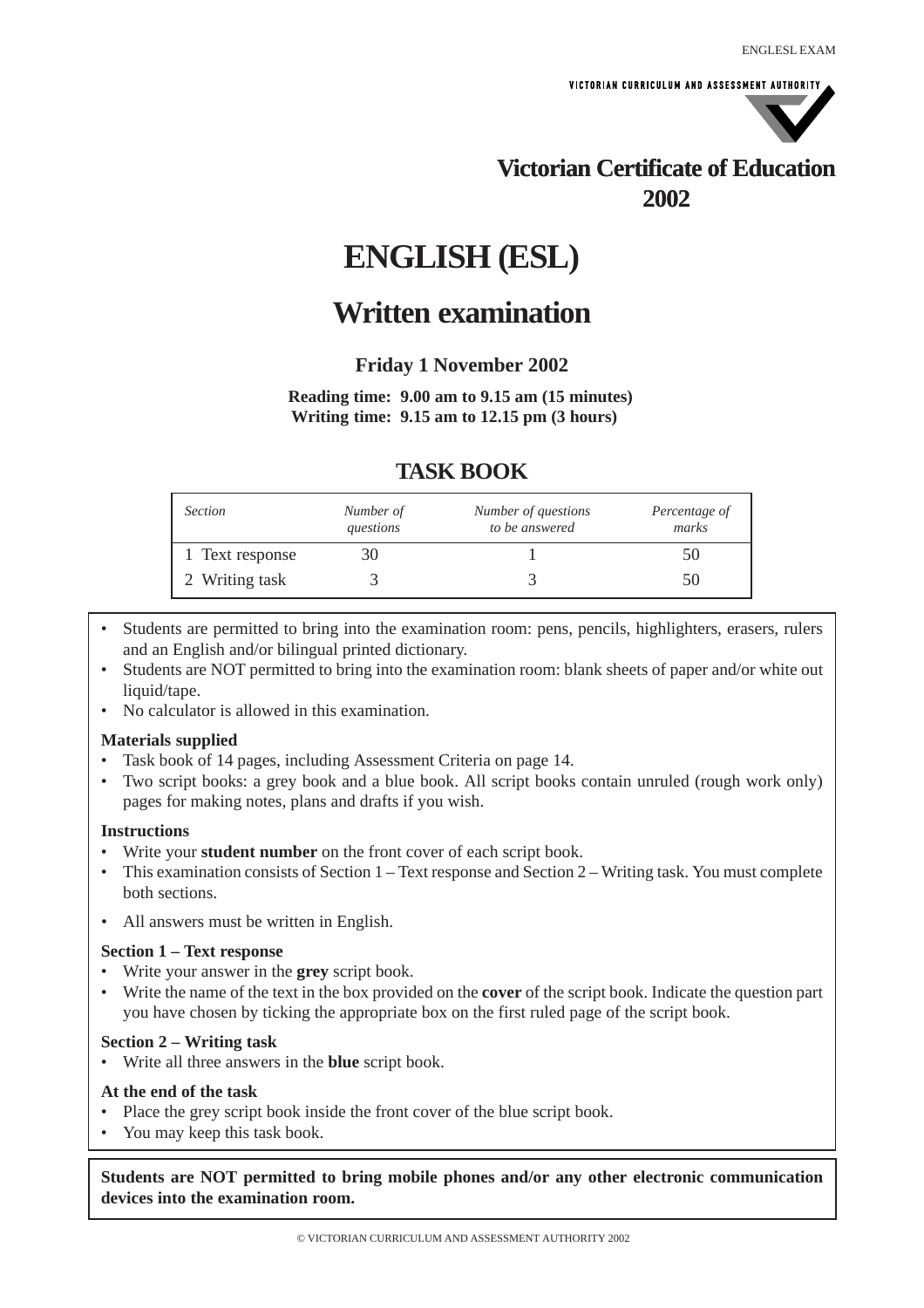# **SECTION 1 – Text response**

## **Instructions for Section 1**

You must complete **one** piece of writing in response to **one** question (either **i.** or **ii.**) on **one** text.

Your answer must be an **analytic/expository** piece of writing.

In your answer you should refer closely to the text.

For collections of poetry or short stories, **you may choose to write on several poems or short stories, or on one or two in very close detail, depending on what you think is appropriate.**

Your answer will be assessed according to the criteria set out on page 14 of this book.

Section 1 is worth 50% of the total assessment for the examination.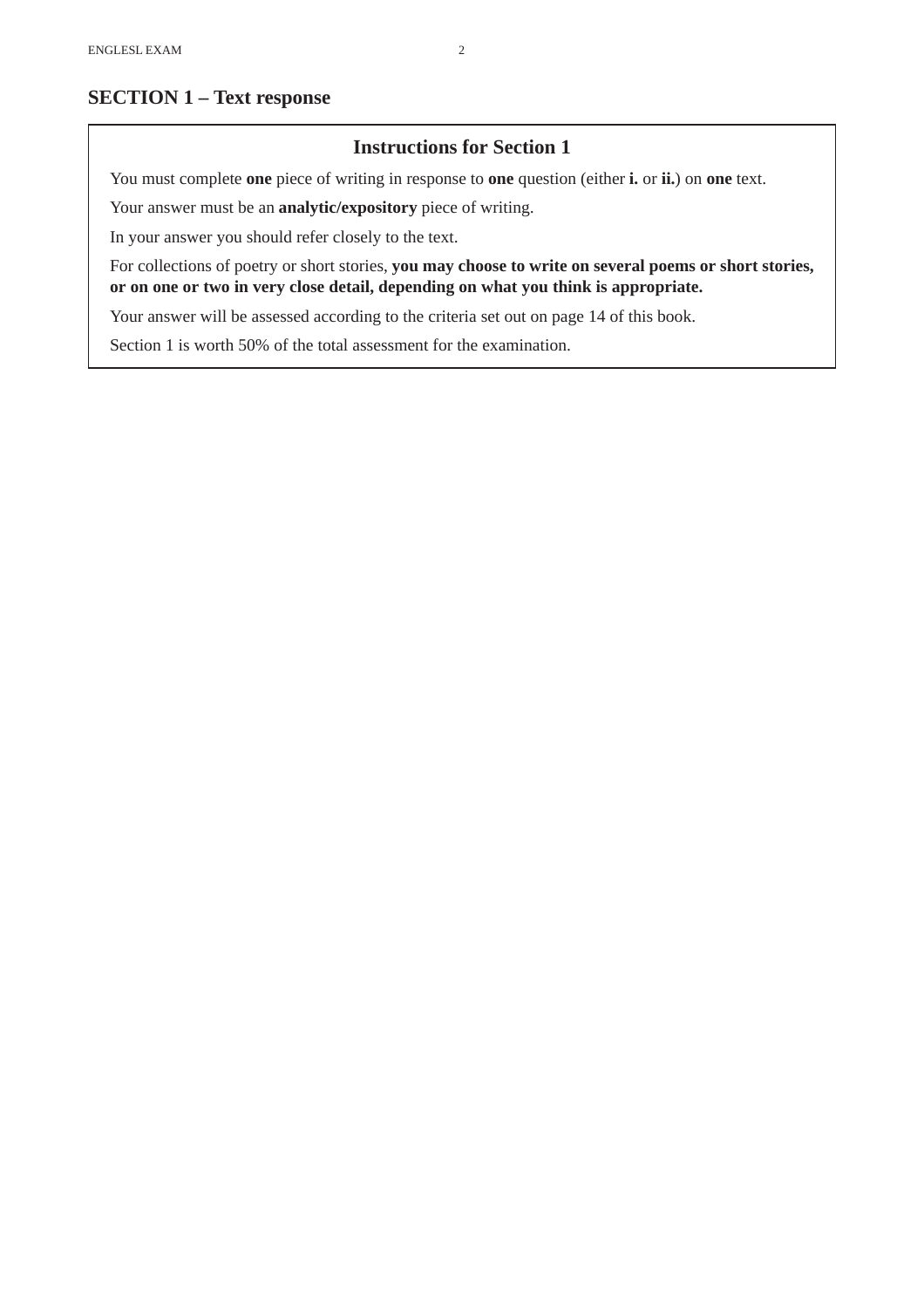# **Text List**

| 1.           |  |
|--------------|--|
| $\mathbf{2}$ |  |
| 3.           |  |
| 4.           |  |
| 5.           |  |
| 6.           |  |
| 7.           |  |
| 8.           |  |
| 9.           |  |
| 10.          |  |
| 11.          |  |
|              |  |
|              |  |
|              |  |
|              |  |
|              |  |
|              |  |
|              |  |
| <b>19.</b>   |  |
|              |  |
|              |  |
| 22.          |  |
| <b>23.</b>   |  |
|              |  |
|              |  |
| <b>26.</b>   |  |
| 27.          |  |
| 28.          |  |
| 29.          |  |
|              |  |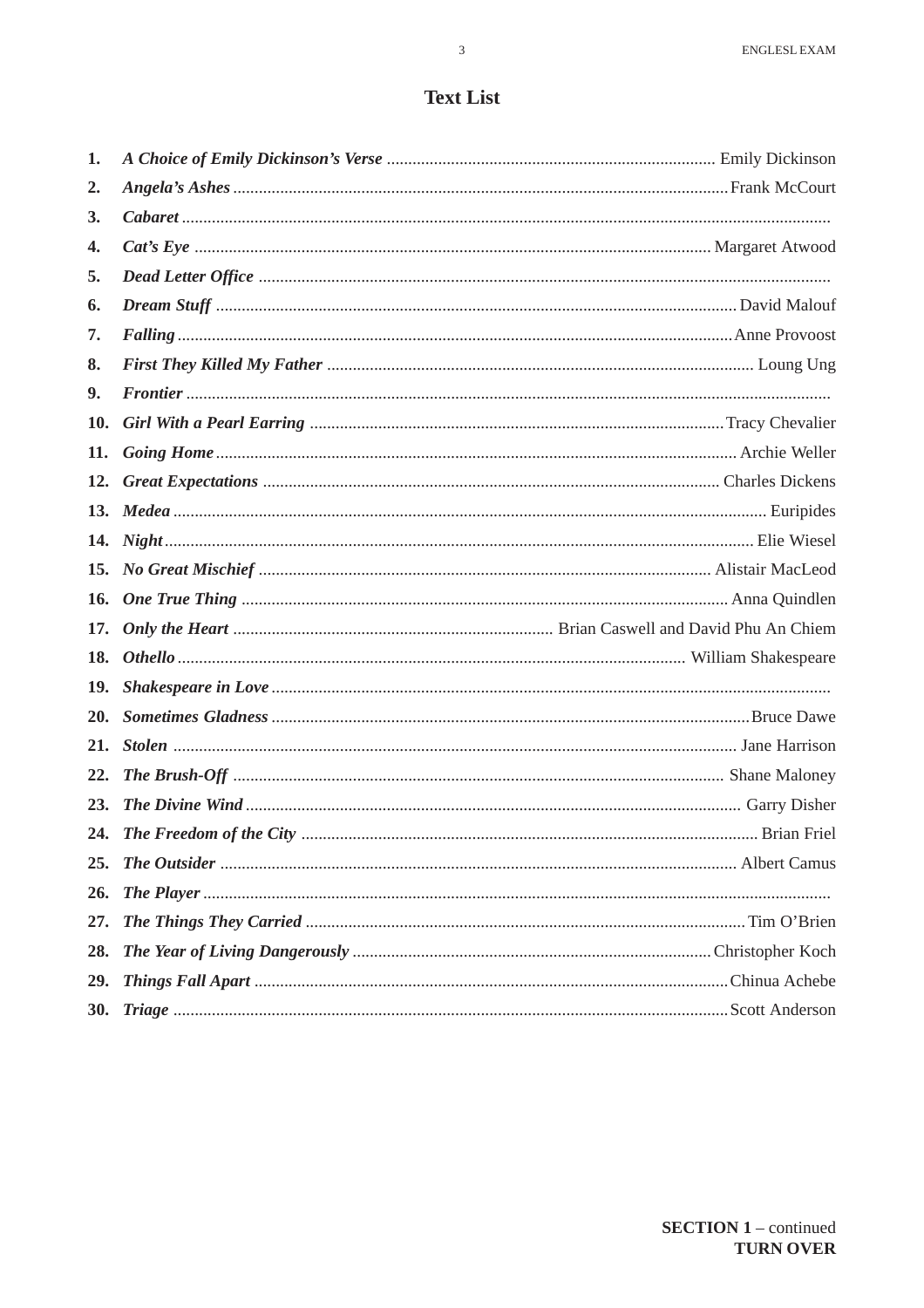## **1.** *A Choice of Emily Dickinson's Verse*

**i.** 'Dickinson's poems focus on the "interior life" but do not ignore the outside world.' Discuss.

## **or**

**ii.** 'This poetry suggests that people should accept the world as it is and not try to explain it.' Discuss.

#### **2.** *Angela's Ashes*

**i.** Frank describes the 'church' as "our refuge, our strength". Is this description of the 'church' shown to be true for the McCourt family?

**or**

**ii.** '*Angela's Ashes* demonstrates that family circumstances, not strength of character, determine what happens in people's lives.' Discuss.

- **3.** *Cabaret*
	- **i.** "Don't you see what is happening in Germany today?" Natalia asks Fritz. Why do some characters in the film *Cabaret* seem to ignore the growing threat around them?

#### **or**

- **ii.** 'In *Cabaret* we see that the political and social pressures destroy relationships.' Discuss.
- **4.** *Cat's Eye*
	- **i.** What does Elaine's art exhibition teach her about herself and the past?

**or**

**ii.** '*Cat's Eye* is the story of Elaine's struggle to be in control of her life.' Discuss.

## **5.** *Dead Letter Office*

**i.** The past means a lot to Frank and Alice. Do they help each other to move into the future?

**or**

**ii.** 'Many of the characters in *Dead Letter Office* cannot solve their problems because they lack the courage to take risks.' Discuss.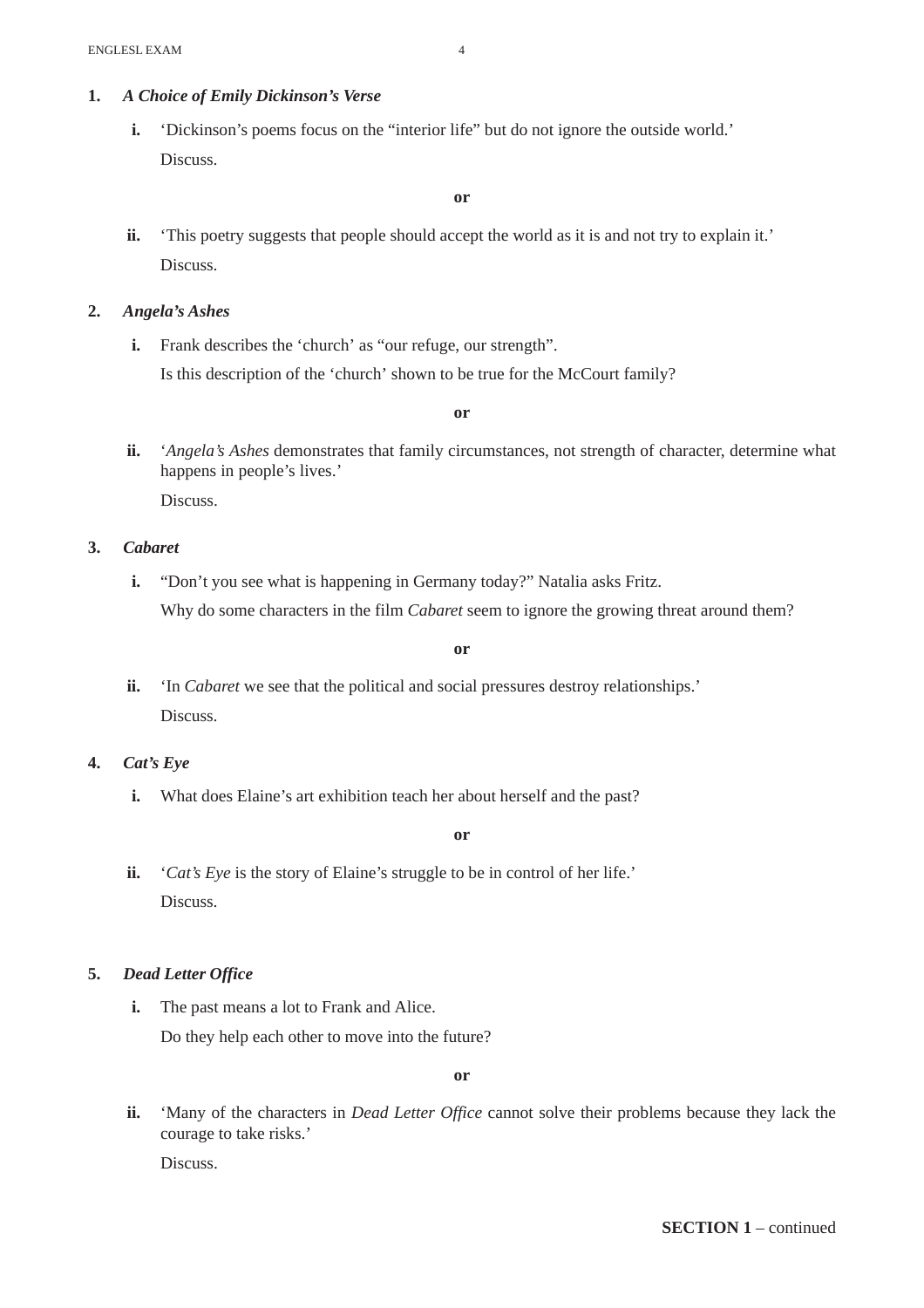## **6.** *Dream Stuff*

**i.** 'Malouf's stories are about the pain, not the joy of life.' Discuss.

## **or**

**ii.** 'In Malouf's stories, children's lives are greatly affected by the selfishness of adults.' Discuss.

## **7.** *Falling*

**i.** Why can Benoît so easily manipulate Lucas?

**or**

ii. "All people's lives revolve around fear." Are Caitlin's words true for the characters in the text?

## **8.** *First They Killed My Father*

**i.** According to Loung Ung, "Pa is everything a good father could be". 'It is her continuing belief in Pa that helps Loung to survive.' Discuss.

**or**

**ii.** 'In *First They Killed My Father*, members of the Loung family lose control of their lives.' Discuss.

## **9.** *Frontier*

**i.** What makes *Frontier* such a powerful documentary about the "forgotten war" against the indigenous people of Australia?

**or**

**ii.** 'In *Frontier*, conflicts arise because people are afraid and do not understand each other's cultures.' Discuss.

## **10.** *Girl With a Pearl Earring*

**i.** What does Griet learn about herself from working at Vermeer's house?

**or**

**ii.** 'In *Girl With a Pearl Earring*, poverty alone determines what the characters are able to achieve in their lives.'

Discuss.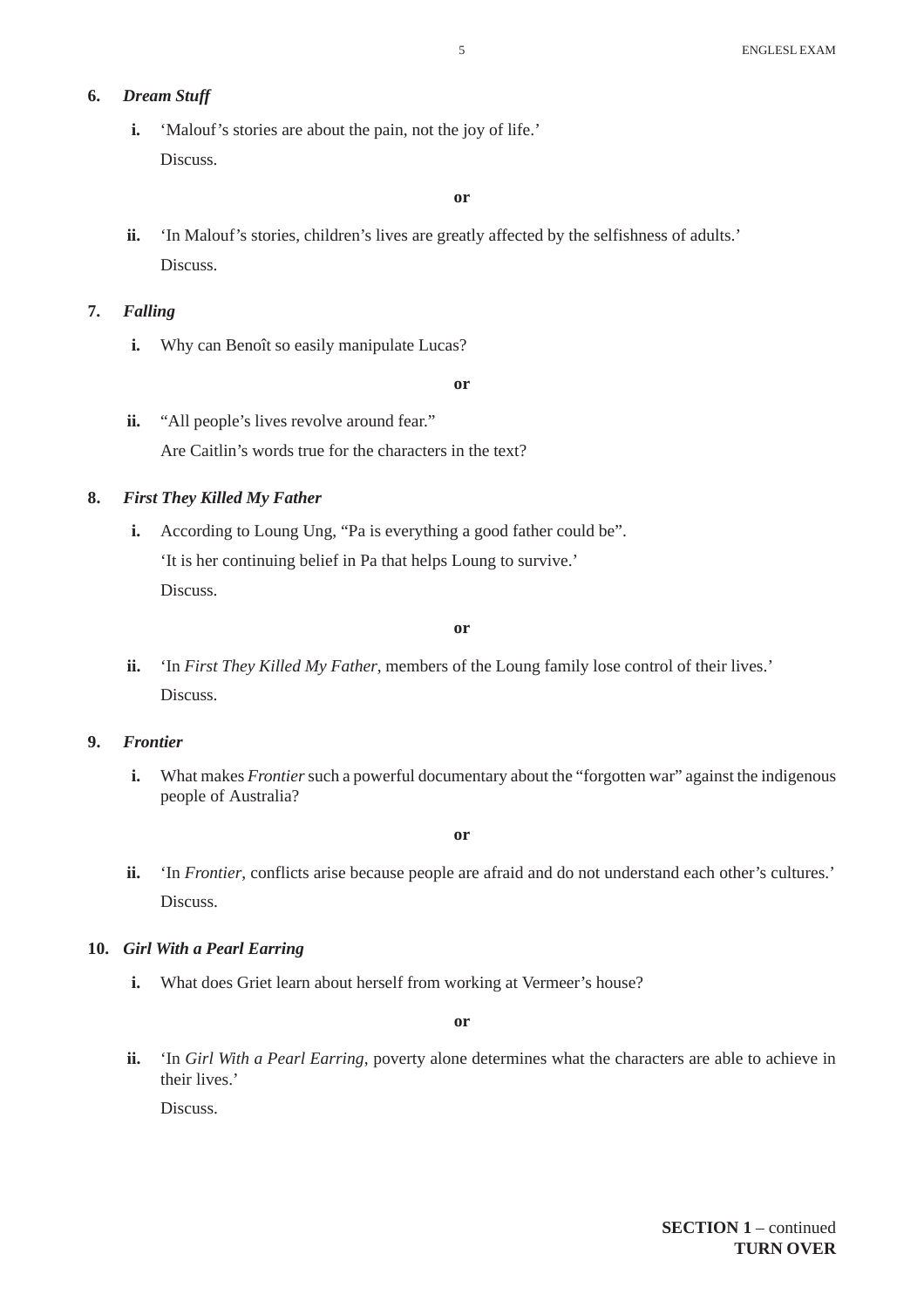## **11.** *Going Home*

**i.** "All along, he had been no one." 'Most characters in these stories are unsuccessful in their struggle to be "someone".' Discuss.

**or**

**ii.** 'Many of the young people in these stories experience both pride and pain in their aboriginal culture.' Discuss.

## **12.** *Great Expectations*

**i.** 'Pip behaves badly, but we continue to sympathise with him.' Discuss.

**or**

**ii.** '*Great Expectations* shows that human beings need both to love and be loved.' Discuss.

## **13.** *Medea*

**i.** 'In *Medea*, no character has any admirable or heroic qualities.' Discuss.

**or**

**ii.** 'Although there is a lot of cruelty in the play, the characters are motivated by love.' Discuss.

## **14.** *Night*

**i.** 'At the start of the text, Elie holds strong religious beliefs. By the end of the story, he has lost his strong beliefs.'

Why?

**or**

**ii.** 'In *Night*, the instinct to survive is stronger than any other force within people.' Discuss.

## **15.** *No Great Mischief*

**i.** Is the MacDonalds' loyalty to each other shown to be a strength or a weakness?

**or**

**ii.** 'In *No Great Mischief* the characters' lives are strongly influenced by the past.' Discuss.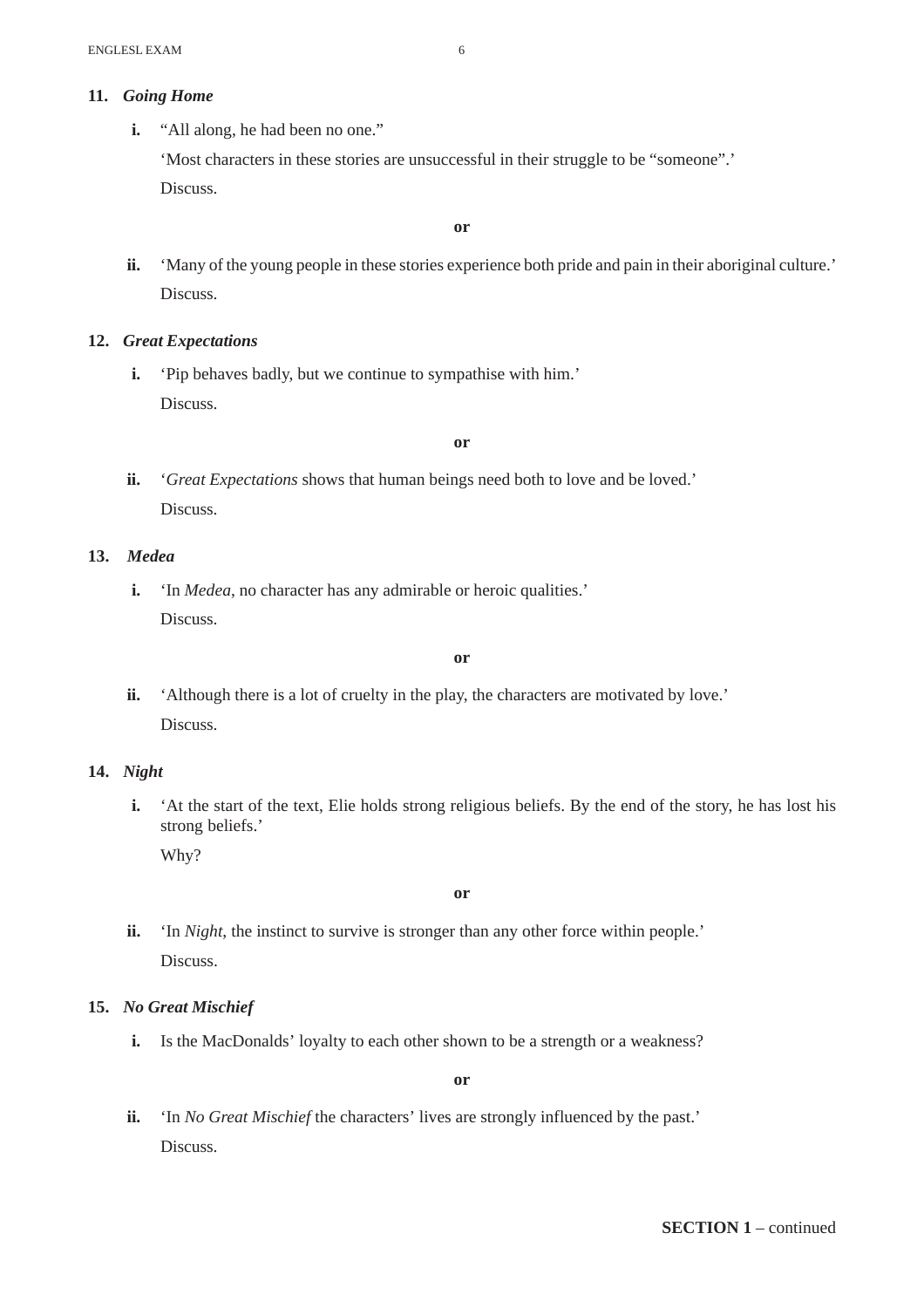## **16.** *One True Thing*

**i.** George Gulden says Ellen has no heart.

Is this shown to be true in the text?

**or**

**ii.** 'In *One True Thing* the Gulden family is united by suffering.' Do you agree?

#### **17.** *Only the Heart*

**i.** 'Despite many difficulties, the Vo family successfully achieves its dreams.' Discuss.

**or**

**ii.** 'In *Only the Heart* the family successfully integrates into Australian society because they share strong values.'

Discuss.

## **18.** *Othello*

**i.** Iago says: "The Moor is of a free and open nature". Is this why Iago is able to deceive Othello so easily?

**or**

**ii**. 'In *Othello* good people allow themselves to become victims of evil.' Discuss.

#### **19.** *Shakespeare in Love*

**i.** 'In *Shakespeare in Love* people use the imaginary world of the theatre for their own purposes.' Discuss.

**or**

**ii.** 'In *Shakespeare in Love* Will is more interested in falling in love than writing plays.' Discuss.

## **20.** *Sometimes Gladness*

**i.** 'Bruce Dawe's poems are good at showing the emptiness and frustration of many people's lives.' Discuss.

**or**

**ii.** 'Bruce Dawe's poetry presents a negative view of the values of Australian society.' Do you agree?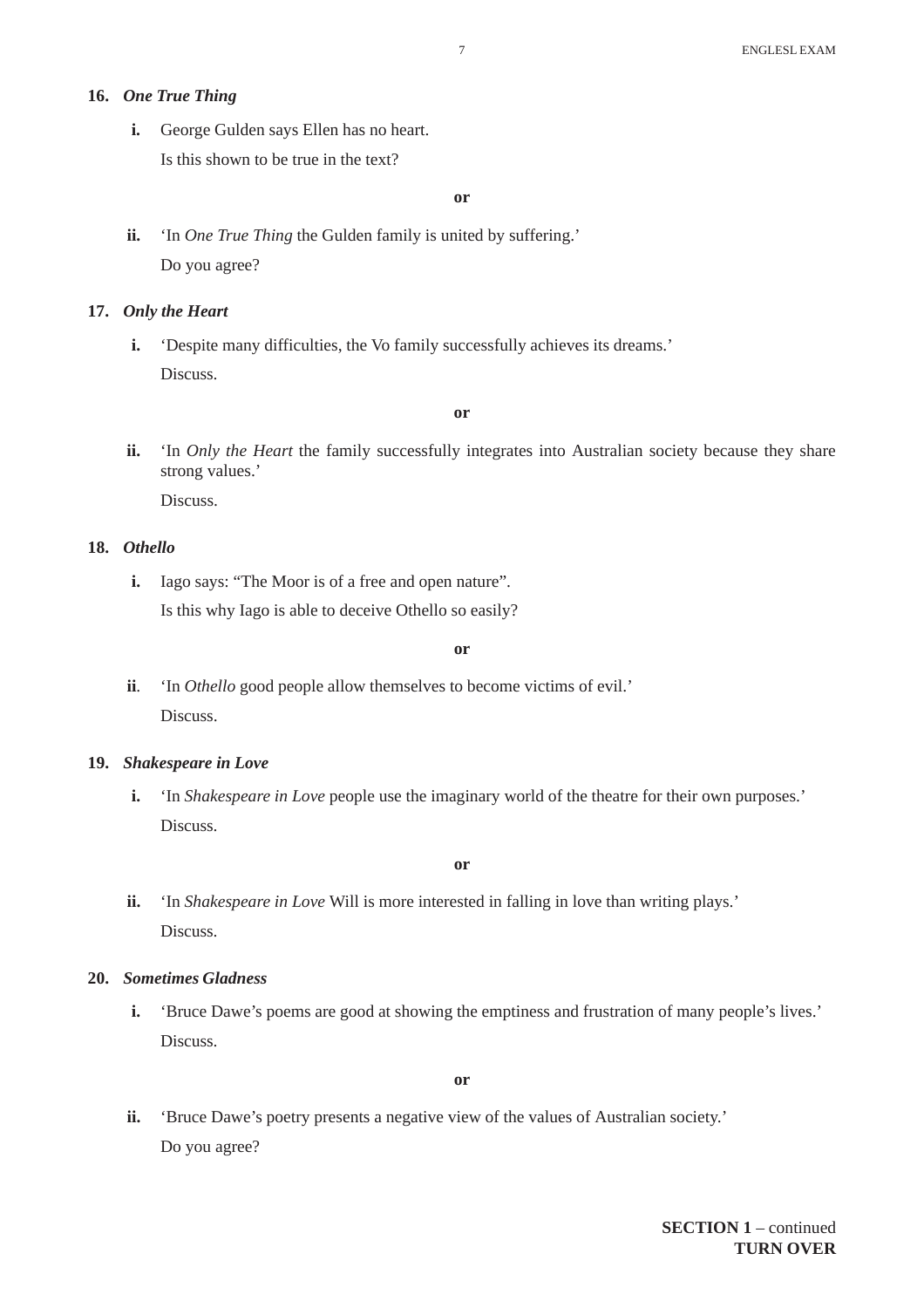**i.** The playwright, Jane Harrison, claims: "*Stolen* is not about blame, it is about understanding and acceptance".

Does the play support this statement?

**or**

**ii.** 'In *Stolen* characters' attitudes are shaped by the quality of their childhood experiences.' Discuss.

## **22.** *The Brush-Off*

**i.** "I was . . . ear-mangled and behind schedule." Is Murray Whelan ever in control of his life?

**or**

**ii.** 'In *The Brush-Off* greed always leads the characters to desperate actions.' Discuss.

## **23.** *The Divine Wind*

**i.** 'The characters in this story never learn to live with their disappointments.' Discuss.

**or**

ii. '*The Divine Wind* shows how difficult it is for communities to accept cultural differences.' Discuss.

## **24.** *The Freedom of the City*

**i.** "... it's a very unfair world," says Lily. '*The Freedom of the City* shows what is unfair through the experiences of Michael, Lily and Skinner.' Discuss.

**or**

**ii.** 'In *The Freedom of the City* prejudice stops the truth being told.' Discuss.

## **25.** *The Outsider*

**i.** 'Meursault is not punished for killing the Arab. He is punished for his lack of feelings for others.' Discuss.

**or**

**ii.** Why is Meursault the 'outsider'?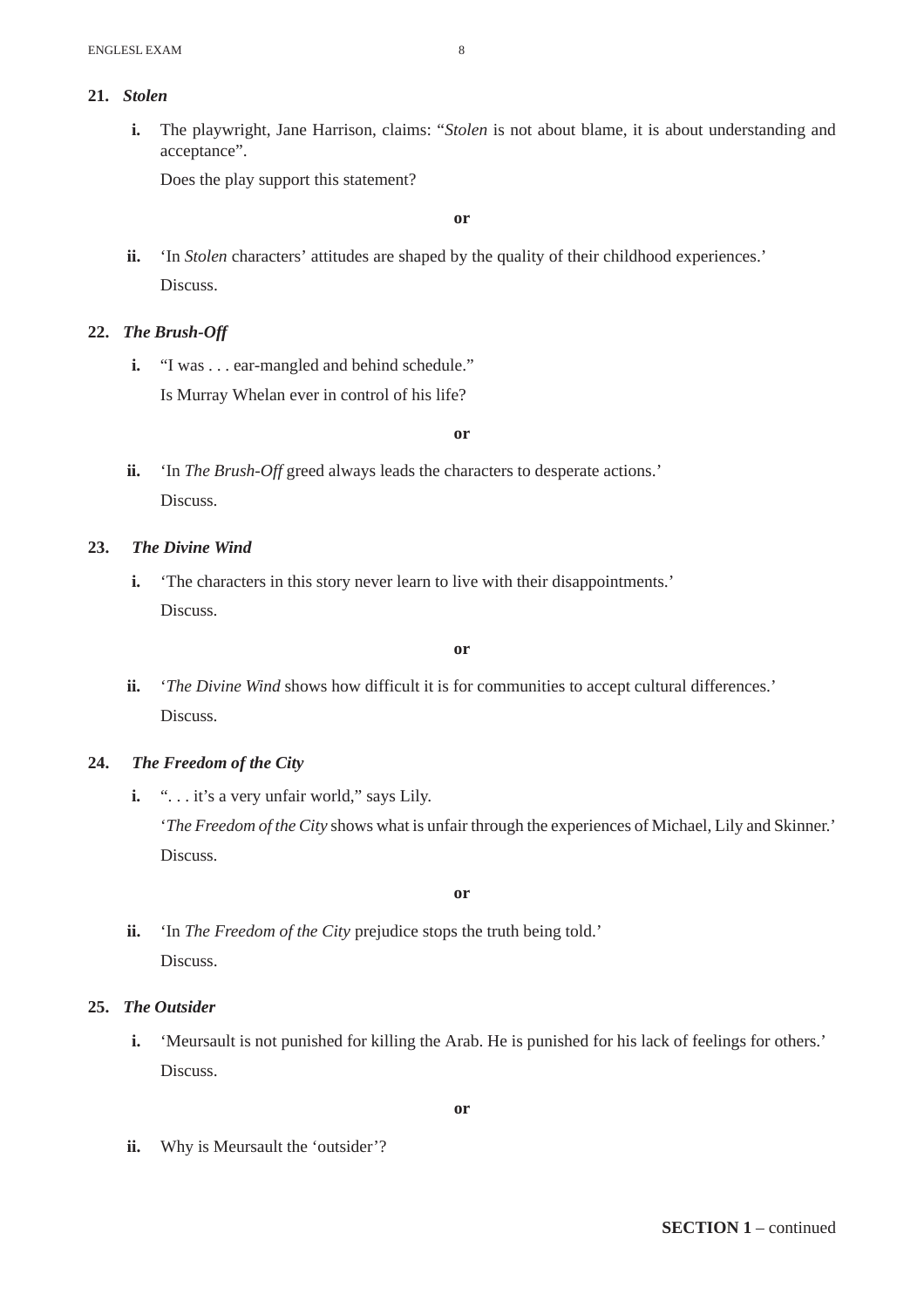## **26.** *The Player*

**i.** 'Griffin Mill is a killer, a liar and a cheat, yet the audience is on his side.' Do you agree?

## **or**

**ii.** 'In *The Player* the characters prefer illusion to reality.' Discuss.

#### **27.** *The Things They Carried*

**i.** 'In *The Things They Carried* the characters have different ways of coping with horror and death.' Discuss.

#### **or**

**ii.** "When a man died, there had to be blame." 'In these stories there is often no-one to blame.' Do you agree?

## **28.** *The Year of Living Dangerously*

**i.** Why does Billy feel that his heroes have failed him?

## **or**

**ii.** *The Year of Living Dangerously* describes a politically and socially unstable world. How do the characters attempt to control their lives in that world?

## **29.** *Things Fall Apart*

**i.** 'Okonkwo believes strongly in traditional ideas. Holding on to them destroys him.' Discuss.

#### **or**

**ii.** 'In *Things Fall Apart* the characters are able to deal with the familiar but not with change.' Discuss.

## **30.** *Triage*

**i.** Joaquin suggests that sometimes people have to "guess" what is the right thing to do. Is this true for the characters in the novel?

#### **or**

**ii.** '*Triage* shows us that the survivors of trauma often suffer just because they do survive.' Discuss.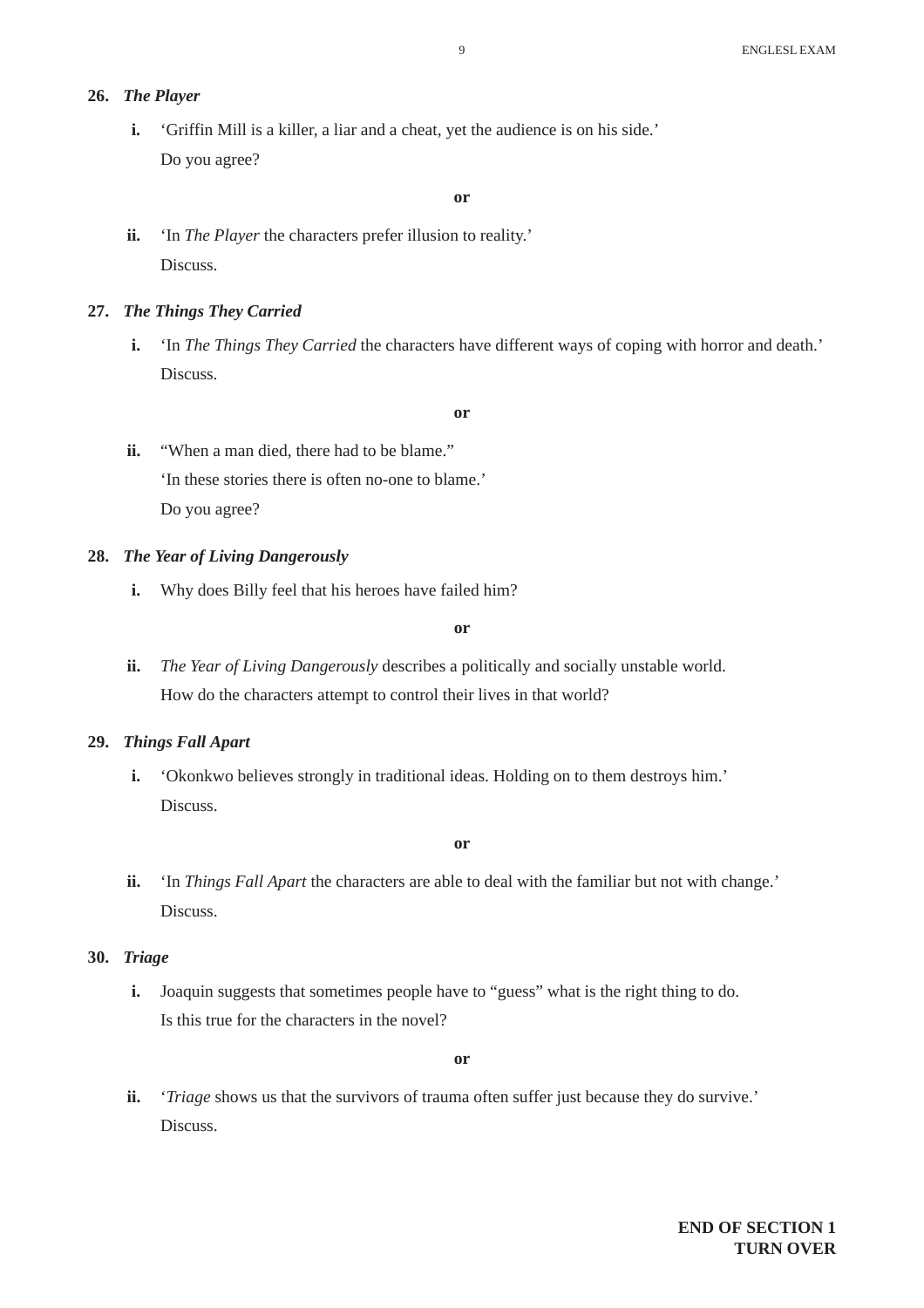# **SECTION 2 – Writing Task**

## **Instructions for Section 2**

Section 2 consists of **three** parts. Section 2 is worth 50% of the total assessment for the examination. Parts 1, 2 and 3 are equally weighted.

Carefully read the following material about non-attendance at school and then complete all **three** parts of the task.

## **TASK**

Complete all **three** parts.

## **Part 1**

Write a note form summary of **both** items from the news reports about truancy (page 11). Your response must be in **note form**. Do not use complete sentences.

## **Part 2**

The **speech** given by Tom Frost, a parent at the School Council meeting (page 12), attempts to persuade the people at the meeting to be more sympathetic to students who stay away from school.

Find **five** examples of different persuasive language use in the speech. Write out each example. Explain how each example works to persuade the listener.

## **Part 3**

How should truancy be managed at your school?

The School Council is considering this issue. Students have been invited to give their opinions about the best way to manage truancy.

Write a **letter** to the president of the School Council expressing your views.

## **TASK MATERIAL**

*The following is an extract from the report of Ms Smith, Principal of Anyton Secondary College, to the Annual General Meeting of the School Council:*

> . . . I now turn to a more worrying matter. I have been very concerned this year at the rising level of absenteeism of students in Years 8–10. The law states that all children up to 15 years of age must attend school. How can students learn if they are not in class? You have all seen newspaper articles suggesting we should be very strict with children who are regularly absent from school without permission. Some have suggested that truants found on the streets be held by the police. I would prefer the school to deal with the problem without involving outside agencies such as the police. So I urge School Council to plan strategies to put an end to truancy in Anyton Secondary College.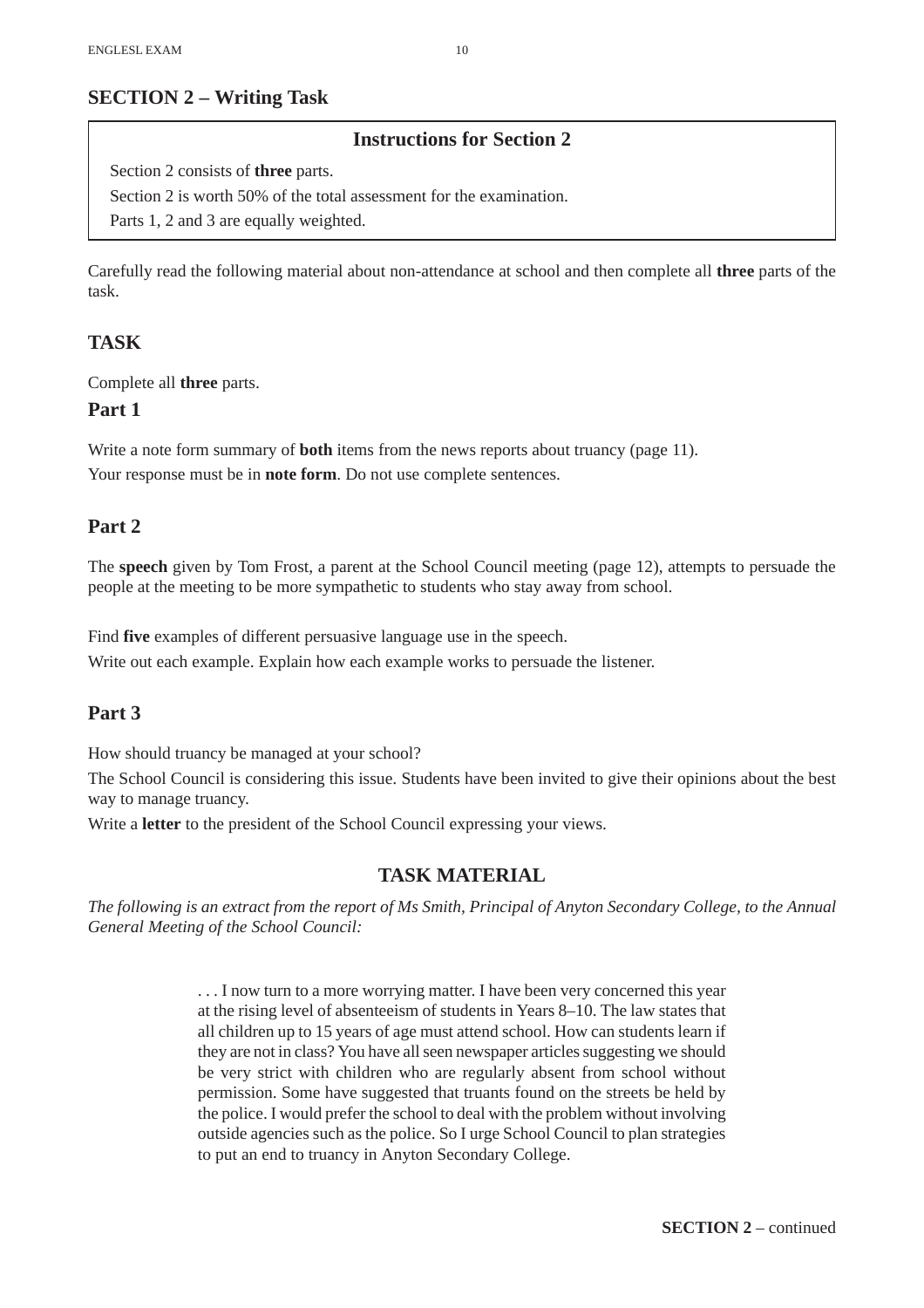

Use the material in the box below for Part 1, the **note form** summary.

*The following items are adapted from news reports about truancy.*

## **British Police Get Tough on Truants**

In Britain new legislation will try to solve the problems caused by truancy. Police will have new powers to support the government's campaign to reduce truancy amongst school children. If children are absent without permission, police will be able to take them back to school. Police will not be allowed to arrest these students. However, the police will look after the children until they are returned to the care of teachers.

New powers will also be given to the courts. The courts will be able to force parents to take children to school. Parents who do not comply will have to attend parenting classes.

The new legislation aims to reduce children's involvement in street crime.

#### **Alarming Truancy Rates in Victoria**

In Victorian schools absenteeism is the highest it has ever been. Some students in Year 9 and Year 10 are absent on average one day in every two weeks. The problem is so serious that some school councils have asked police to transport children to school and to patrol shopping centres and train stations to collect them.

In Western Australia, a new police program has been successful in keeping students at school and reducing juvenile crime. Part of the program is that police officers build relationships with the students and their families to encourage them to stay at school.

A spokesperson from the Education Department said the State Government was spending \$56 million on student support and student welfare. He hopes that absenteeism will decline as a result of school welfare officers helping truant children and their families.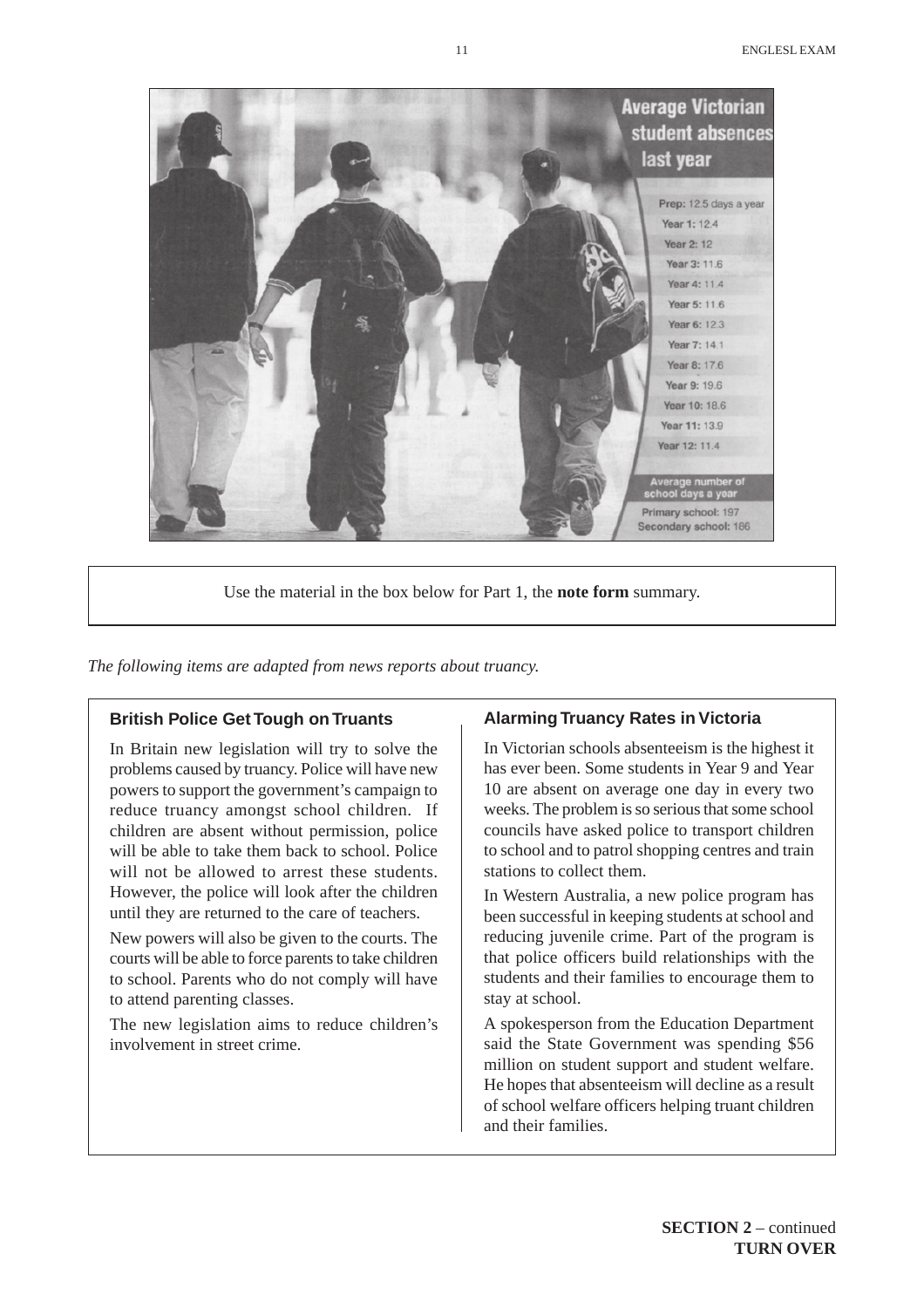Use only the material on this page for Part 2, the **persuasive language use** question.

*This is a speech given by a parent, Tom Frost, at the School Council meeting:*

(Ithink that the principal, Ms Smith, is overreacting to media reports<br>about truancy. I've got three kids here. I'm not sure they need to<br>be chained to their desks all day, seven days a week, looking at<br>the blackboard. Is about truancy. I've got three kids here. I'm not sure they need to be chained to their desks all day, seven days a week, looking at the blackboard. Is it so bad to stay away from school? After all, most of us have missed school without getting into much trouble, haven't we? In our house, we call these days off 'mental health days'.

There may be good reasons why kids don't go to school sometimes. School isn't always the safe, happy place that adults like to think it is. When my daughter was picked on in Year 8, she was so stressed she needed time away from school. I can see from your nods that some of you have had this experience too. There's lots of evidence that children learn things in other places as well as school. There's all this rubbish talked about 'independent and flexible learning', but when kids show some independence to learn away from school they are called truants.

Schools are meant to educate kids. They're not childcare centres nor part of the prison system. Anxious shopkeepers think every school age kid is a shoplifter and want them kept off the streets. But kids are their future customers.

Let's face it, school can be just plain boring! You hear all these things about drop-in centres, and buddies, big sister programs, peer support and other schemes. Can't we try some of these ideas rather than endlessly picking on students?  $\bigcirc$ 

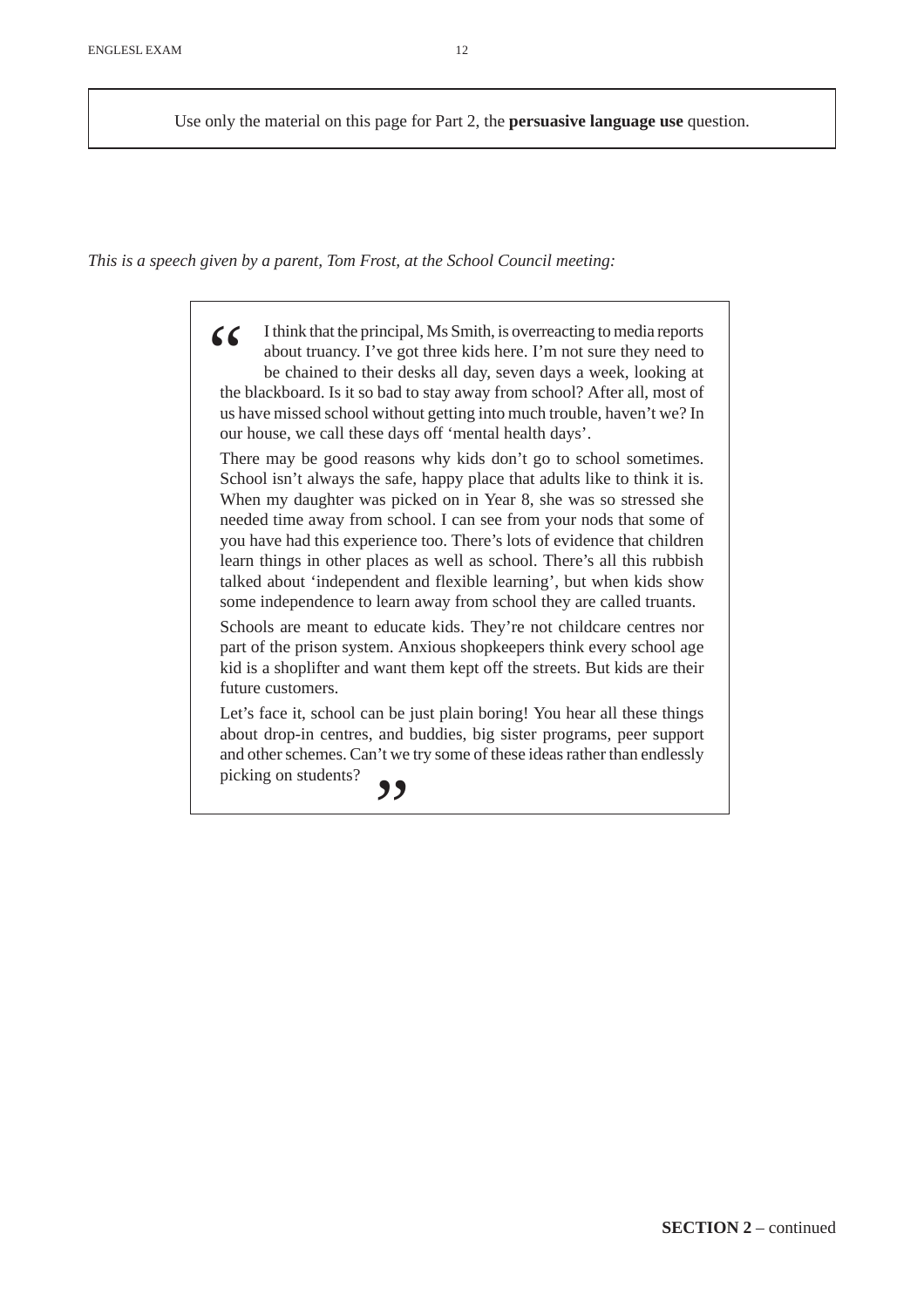

May 8 2002

Dear Ms Smith,

I am writing as a parent in response to the issues raised concerning school attendance at the Annual General Meeting of School Council last night. My research as a consultant shows that school absenteeism is a complex issue that will not be solved by a punitive model of discipline. An attempt must be made to understand the reasons for absenteeism.

Most students who do not attend school regularly are shown by the research to be extremely unhappy in the school environment. In Victoria up to 10 percent of students require support and special assistance to maintain regular attendance at school. Education Department data shows that absenteeism is most common among boys in Years 9 and 10 and is often linked to other problem behaviour at home and school.

Given these facts, it is important that our school involves the whole community as well as the individual student in solving this problem. For example, some students will benefit if they have opportunities for alternative curriculum options and positive community service experiences. Other students may enjoy school more if they improve their organisational skills. Teachers can help them to do this.

Finally, I would be happy to be part of a working group to investigate how our school community could work together to implement some of these initiatives.

Yours sincerely,

Rosemary Collins Director, Key Educational Consultants and Mother of Fiona (Year 8)

**END OF SECTION 2 TURN OVER**